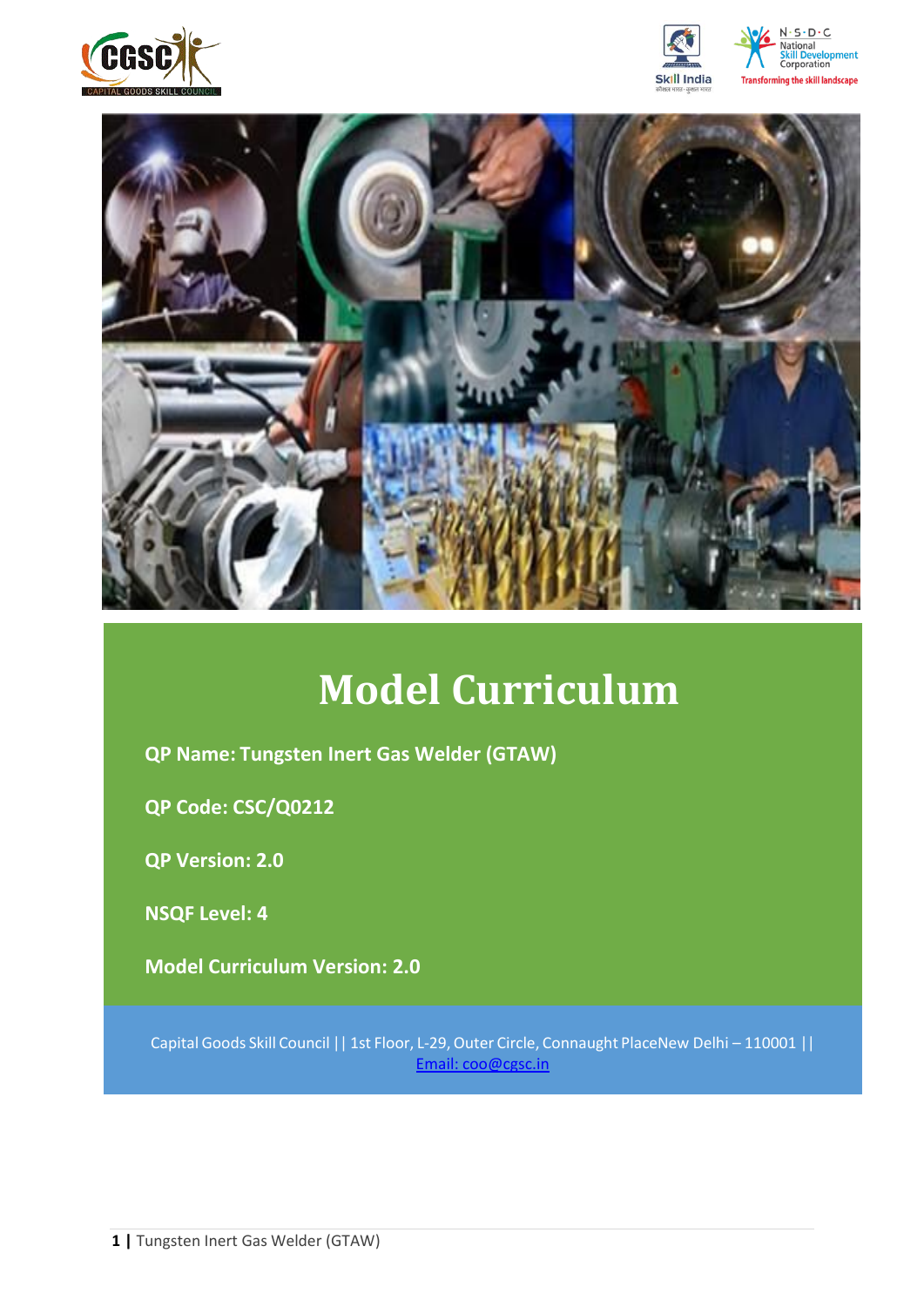



## **Table of Contents**

| Module 1: Introduction to the role of a Tungsten Inert Gas Welder (GTAW)5    |  |
|------------------------------------------------------------------------------|--|
|                                                                              |  |
| Module 3: Process of coordinating with co-workers to achieve work efficiency |  |
|                                                                              |  |
|                                                                              |  |
|                                                                              |  |
|                                                                              |  |
|                                                                              |  |
|                                                                              |  |
|                                                                              |  |
|                                                                              |  |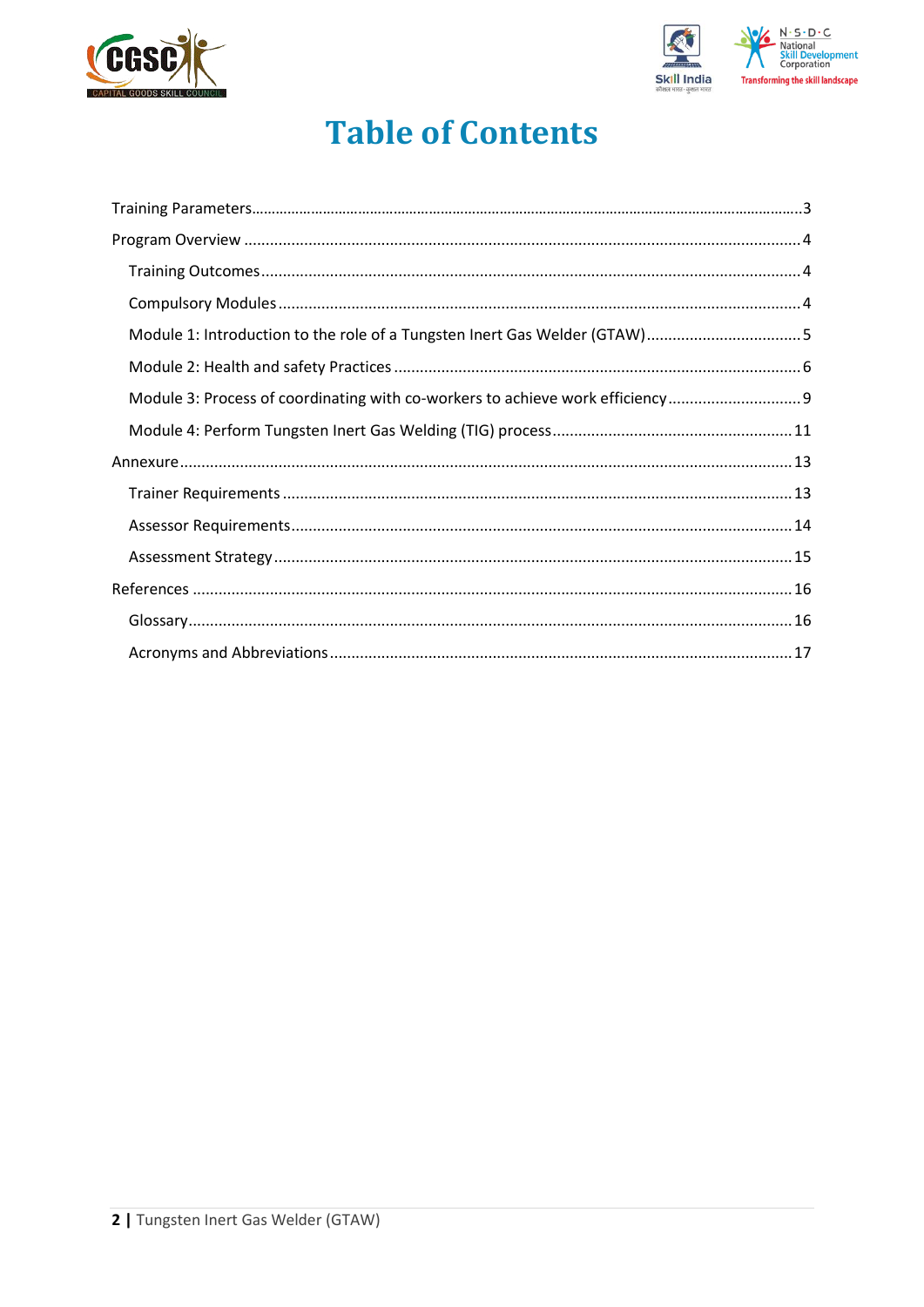<span id="page-2-0"></span>



## **Training Parameters**

| <b>Sector</b>                                                     | <b>Capital Goods</b>                                                                                                                                                                                                                  |
|-------------------------------------------------------------------|---------------------------------------------------------------------------------------------------------------------------------------------------------------------------------------------------------------------------------------|
| <b>Sub-Sector</b>                                                 | 1. Machine Tools<br>2. Dies, Moulds and Press Tools<br>3. Plastics Manufacturing Machinery<br>4. Textile Manufacturing Machinery<br>5. Process Plant Machinery<br>6. Electrical and Power Machinery<br>7. Light Engineering Goods     |
| <b>Occupation</b>                                                 | <b>Welding and Cutting</b>                                                                                                                                                                                                            |
| Country                                                           | India                                                                                                                                                                                                                                 |
| <b>NSQF Level</b>                                                 | $\overline{\mathbf{4}}$                                                                                                                                                                                                               |
| Aligned to NCO/ISCO/ISIC Code                                     | NCO-2015/7212.0105                                                                                                                                                                                                                    |
| <b>Minimum Educational Qualification and</b><br><b>Experience</b> | 10th Class with 2 years of experience<br>Or<br>10th class + ITI - Welding (2years)<br>Or<br>12th Pass with 6 Months of experience<br>Or<br>Shielded Metal Arc Welder NSQF Level 3 with 2 years of<br>experience in the relevant field |
| <b>Pre-Requisite License or Training</b>                          | <b>NA</b>                                                                                                                                                                                                                             |
| <b>Minimum Job Entry Age</b>                                      | 18 years                                                                                                                                                                                                                              |
| <b>Last Reviewed On</b>                                           | 31/03/2022                                                                                                                                                                                                                            |
| <b>Next Review Date</b>                                           | 31/03/2025                                                                                                                                                                                                                            |
| <b>NSQC Approval Date</b>                                         | 31/03/2022                                                                                                                                                                                                                            |
| <b>QP Version</b>                                                 | 2.0                                                                                                                                                                                                                                   |
| <b>Model Curriculum Creation Date</b>                             | 31/03/2022                                                                                                                                                                                                                            |
| Model Curriculum Valid Up to Date                                 | 31/03/2025                                                                                                                                                                                                                            |
| <b>Model Curriculum Version</b>                                   | 2.0                                                                                                                                                                                                                                   |
| <b>Minimum Duration of the Course</b>                             | 480 Hours 00 Minutes                                                                                                                                                                                                                  |
| <b>Maximum Duration of the Course</b>                             | 480 Hours 00 Minutes                                                                                                                                                                                                                  |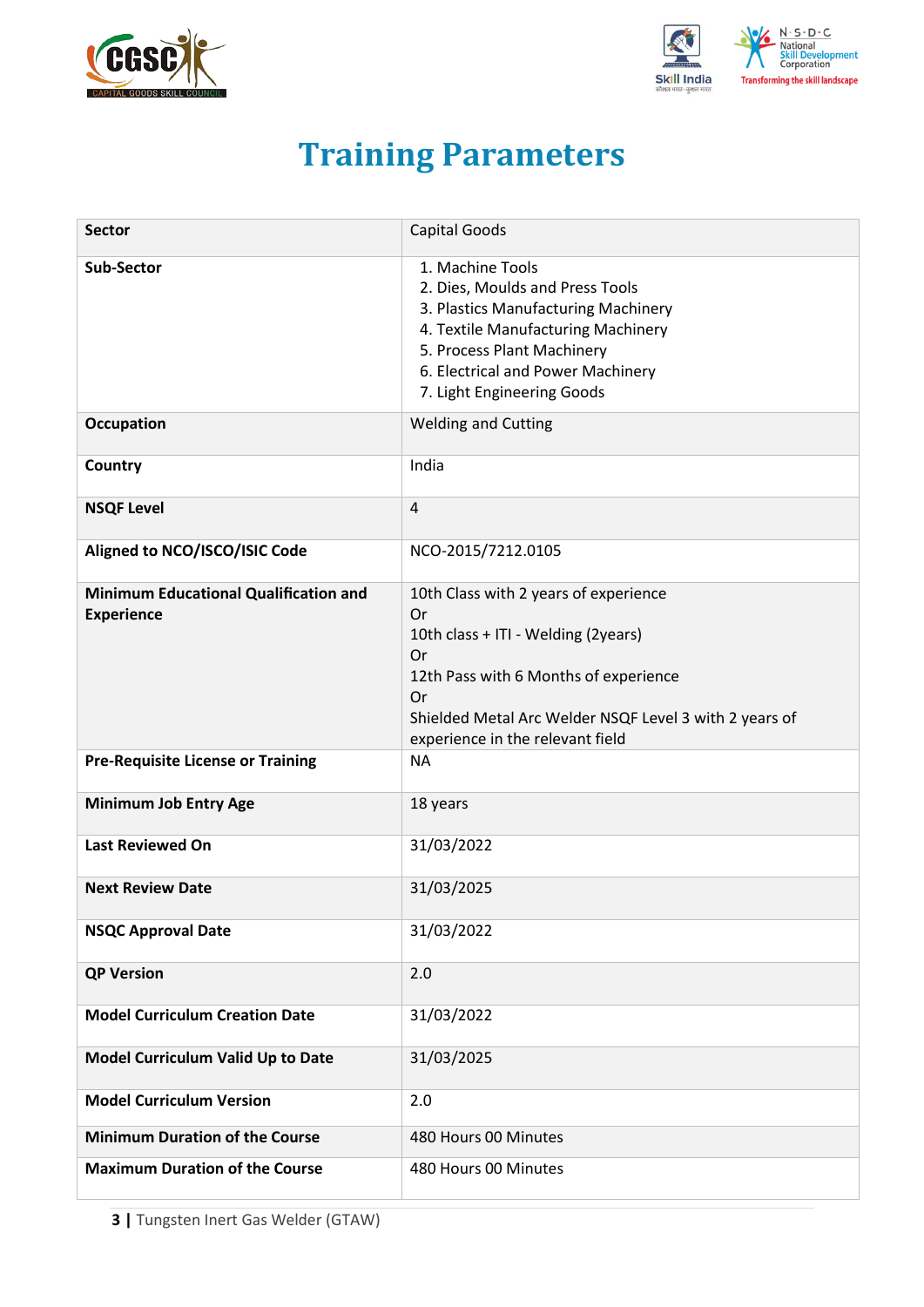



## **Program Overview**

<span id="page-3-0"></span>This section summarizes the end objectives of the program along with its duration.

#### <span id="page-3-1"></span>**Training Outcomes**

<span id="page-3-2"></span>At the end of the program, the learner should have acquired the listed knowledge and skills.

- Perform preparatory activities such as identification of raw material, tools and equipment, lifting of workpiece, inspection of tools and equipment etc.
- Perform TIG welding process by following organisational procedure.
- Perform post-welding operations such as inspection, quality check, cleaning etc.
- Work effectively and efficiently as per schedules and timelines.
- Implement safety practices.
- Optimize the use of resources to ensure less wastage and maximum conservation.

#### **Compulsory Modules**

The table lists the modules and their duration corresponding to the Compulsory NOS of the QP.

| <b>NOS and Module Details</b>                                                                                                 | <b>Theory</b><br><b>Duration</b> | <b>Practical</b><br><b>Duration</b> | On-the-Job<br><b>Training</b><br><b>Duration</b><br>(Mandatory) | On-the-Job<br><b>Training Duration</b><br>(Recommended) | <b>Total</b><br><b>Duration</b> |
|-------------------------------------------------------------------------------------------------------------------------------|----------------------------------|-------------------------------------|-----------------------------------------------------------------|---------------------------------------------------------|---------------------------------|
| <b>Bridge Module</b>                                                                                                          |                                  |                                     |                                                                 |                                                         |                                 |
| Module 1: Introduction to the<br>role of a Tungsten Inert Gas<br>Welder (GTAW)                                                | 8:00                             | 0:00                                | 0:00                                                            | 00:00                                                   | 8:00                            |
| CSC/N1335 - Follow the<br>health and safety practices<br>at work<br><b>NOS Version-2.0</b><br><b>NSQF Level-3</b>             | 20:00                            | 40:00                               | 0:00                                                            | 0:00                                                    | 60:00                           |
| Module 2: Health and safety<br>practices                                                                                      | 20:00                            | 40:00                               | 0:00                                                            | 00:00                                                   | 60:00                           |
| CSC/N1336 - Coordinate<br>with co-workers to achieve<br>work efficiency<br><b>NOS Version-2.0</b><br><b>NSQF Level-3</b>      | 20:00                            | 30:00                               | 0:00                                                            | 00:00                                                   | 50:00                           |
| Module 3: Process of<br>coordinating with co-workers<br>to achieve work efficiency                                            | 20:00                            | 30:00                               | 0:00                                                            | 00:00                                                   | 50:00                           |
| CSC/N0212 - Perform<br><b>Tungsten Inert Gas (TIG)</b><br><b>Welding on metals</b><br>NOS Version No. - 2.0<br>NSQF Level - 4 | 72:00                            | 290:00                              | 0:00                                                            | 00:00                                                   | 362:00                          |
| Module 4: Perform Tungsten<br>Inert Gas Welding (TIG)<br>process                                                              | 72:00                            | 290:00                              | 0:00                                                            | 00:00                                                   | 362:00                          |
| <b>Total Duration</b>                                                                                                         | 120:00                           | 360:00                              | 0:00                                                            | 00:00                                                   | 480:00                          |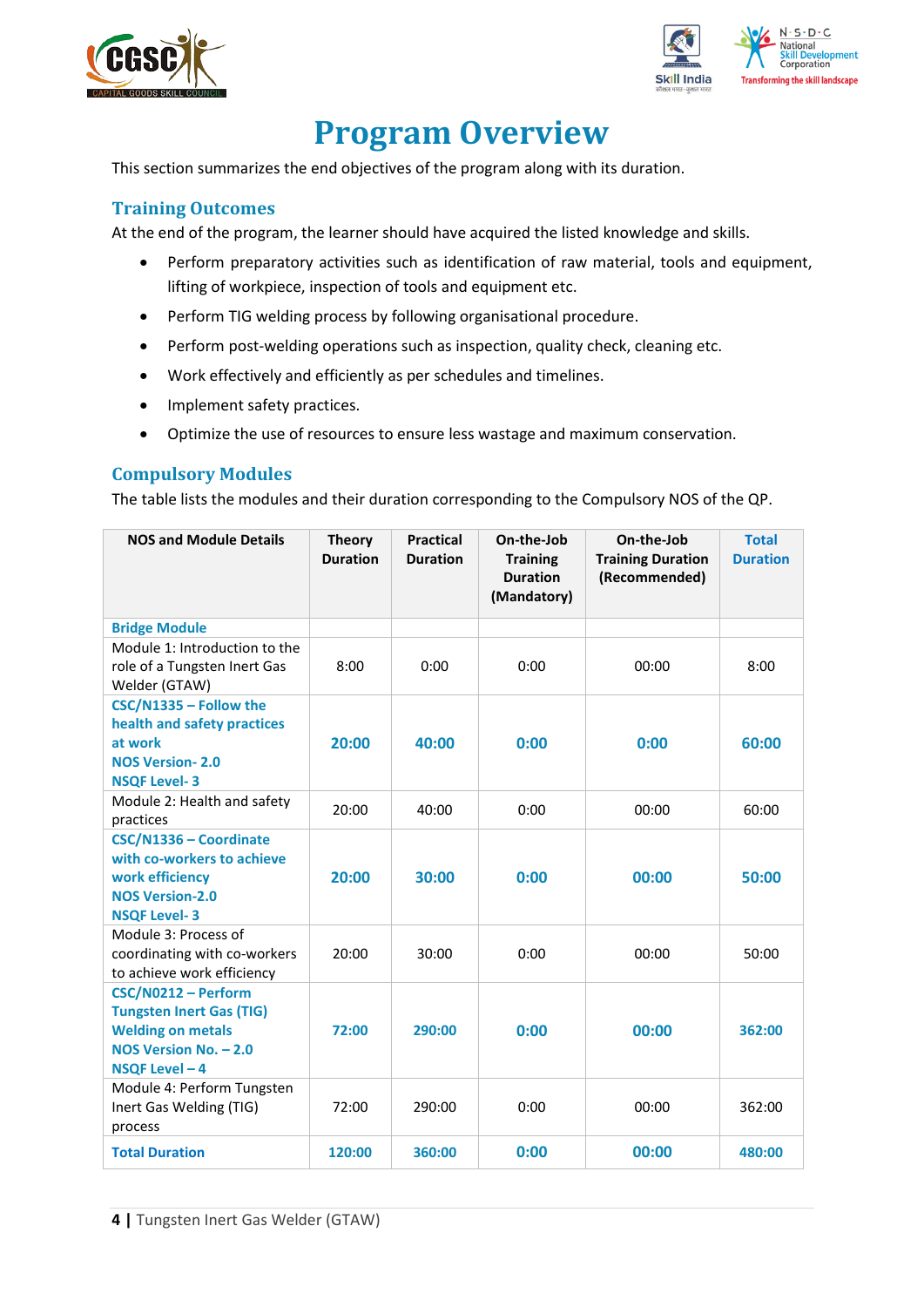



## **Module Details**

### **Module 1: Introduction to the role of a Tungsten Inert Gas Welder (GTAW)**

### *Bridge module*

#### **Terminal Outcomes:**

• Discuss the role and responsibilities of a Tungsten Inert Gas Welder (GTAW).

| Duration: 08:00                                                                                                                                                                                                                                                                                                                                                                                           | Duration: 00:00                          |
|-----------------------------------------------------------------------------------------------------------------------------------------------------------------------------------------------------------------------------------------------------------------------------------------------------------------------------------------------------------------------------------------------------------|------------------------------------------|
| Theory – Key Learning Outcomes                                                                                                                                                                                                                                                                                                                                                                            | <b>Practical - Key Learning Outcomes</b> |
| List the role and responsibilities of a<br>Tungsten Inert Gas Welder (GTAW).<br>Discuss the job opportunities of a<br>Tungsten Inert Gas Welder (GTAW).<br>Describe the size and scope of the capital<br>good industry and its sub-sectors.<br>Explain about Indian capital goods<br>manufacturing market.<br>Discuss the standards and procedures<br>involved in the different operations of<br>welding. |                                          |
| <b>Classroom Aids:</b>                                                                                                                                                                                                                                                                                                                                                                                    |                                          |
| Whiteboard, marker pen, projector, standard checklists and schedules                                                                                                                                                                                                                                                                                                                                      |                                          |
| <b>Tools, Equipment and Other Requirements</b>                                                                                                                                                                                                                                                                                                                                                            |                                          |
|                                                                                                                                                                                                                                                                                                                                                                                                           |                                          |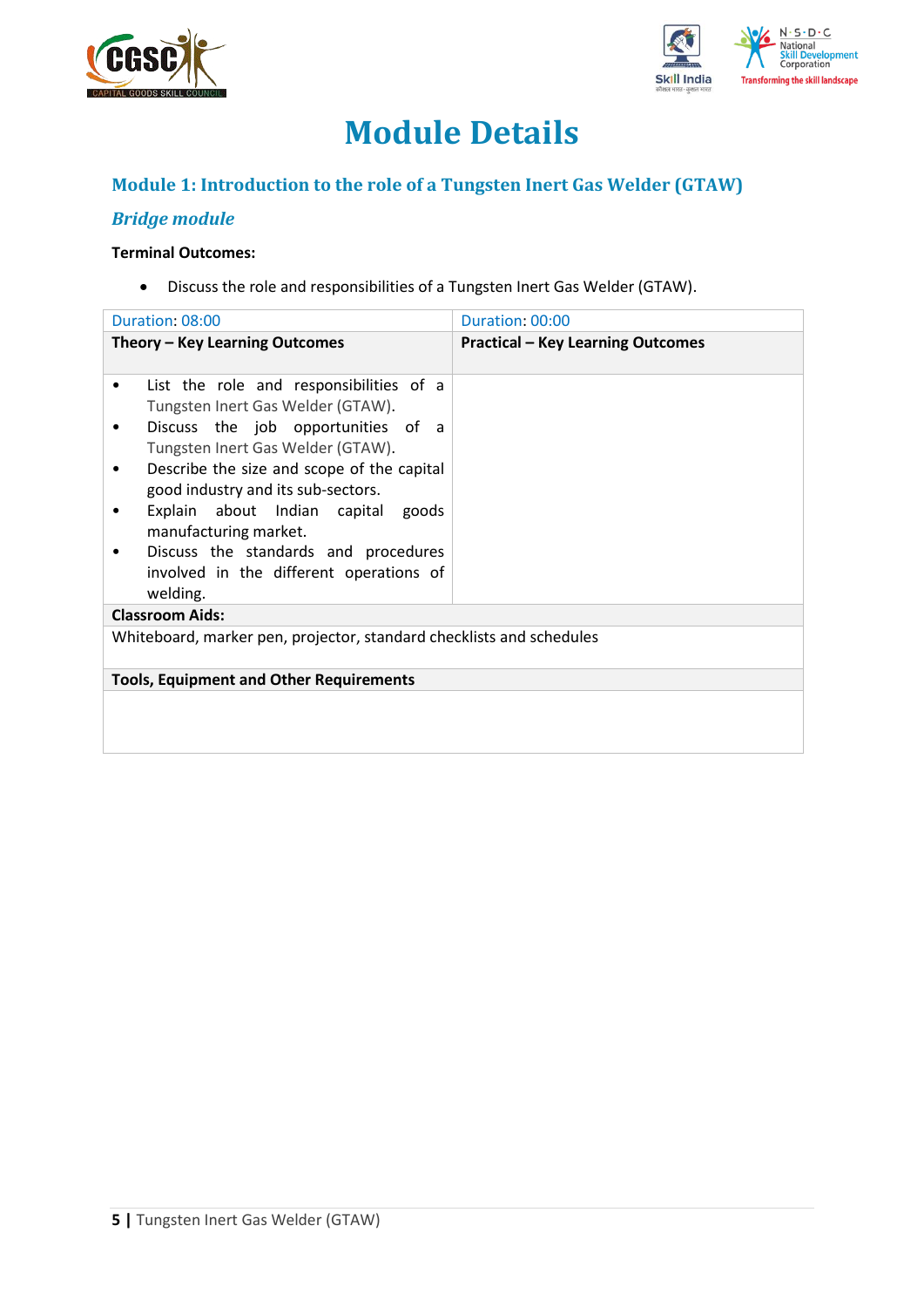



## **Module 2: Health and safety Practices** *Mapped to CSC/N1335 v2.0*

#### **Terminal Outcomes:**

- Demonstrate ways to maintain personal health and safety.
- Describe the process of assisting in hazard management.
- Explain how to check the first aid box, firefighting and safety equipment.
- Describe the process of assisting in waste management.
- Explain the importance of following the fire safety guidelines.
- Explain the importance of following the emergency and first-aid procedures.
- Demonstrate the process of carrying out relevant documentation and review.

| Duration: 20:00                                                                                                                                                                                                                                                                                                                                                                                                                                                                                                                                                                                                                                                                                                                                                                                                                                                                                                                                                                                                                                                                                                                                                                                                                                                                                                                                                                                                                                                                                                                                             | Duration: 40:00                                                                                                                                                                                                                                                                                                                                                                                                                                                                                                                                                                                                                                                                                                                                                                                                                                                                                                                                                                                                                                                   |
|-------------------------------------------------------------------------------------------------------------------------------------------------------------------------------------------------------------------------------------------------------------------------------------------------------------------------------------------------------------------------------------------------------------------------------------------------------------------------------------------------------------------------------------------------------------------------------------------------------------------------------------------------------------------------------------------------------------------------------------------------------------------------------------------------------------------------------------------------------------------------------------------------------------------------------------------------------------------------------------------------------------------------------------------------------------------------------------------------------------------------------------------------------------------------------------------------------------------------------------------------------------------------------------------------------------------------------------------------------------------------------------------------------------------------------------------------------------------------------------------------------------------------------------------------------------|-------------------------------------------------------------------------------------------------------------------------------------------------------------------------------------------------------------------------------------------------------------------------------------------------------------------------------------------------------------------------------------------------------------------------------------------------------------------------------------------------------------------------------------------------------------------------------------------------------------------------------------------------------------------------------------------------------------------------------------------------------------------------------------------------------------------------------------------------------------------------------------------------------------------------------------------------------------------------------------------------------------------------------------------------------------------|
| Theory - Key Learning Outcomes                                                                                                                                                                                                                                                                                                                                                                                                                                                                                                                                                                                                                                                                                                                                                                                                                                                                                                                                                                                                                                                                                                                                                                                                                                                                                                                                                                                                                                                                                                                              | <b>Practical - Key Learning Outcomes</b>                                                                                                                                                                                                                                                                                                                                                                                                                                                                                                                                                                                                                                                                                                                                                                                                                                                                                                                                                                                                                          |
| Explain the recommended practices to be<br>$\bullet$<br>ensure protection from<br>followed to<br>infections and transmission to others, such<br>as the use of hand sanitiser and face mask.<br>Explain the importance and process of<br>$\bullet$<br>checking the work conditions, assessing<br>the potential health and safety risks, and<br>take appropriate measures to mitigate<br>them.<br>Explain the importance and process of<br>$\bullet$<br>selecting and using the appropriate PPE<br>relevant to the task and work conditions.<br>Explain the recommended techniques to<br>$\bullet$<br>be followed while lifting and moving heavy<br>objects to avoid injury.<br>Explain the importance of following the<br>٠<br>manufacturer's instructions and workplace<br>safety guidelines while working on heavy<br>machinery, tools and equipment.<br>Explain the importance and process of<br>٠<br>identifying existing and potential hazards<br>at work.<br>Describe the process of assessing the<br>$\bullet$<br>potential risks and injuries associated with<br>the various hazards.<br>Explain how to prevent<br>or<br>minimise<br>$\bullet$<br>different types of hazards.<br>Explain how<br>handle<br>to<br>and<br>store<br>$\bullet$<br>hazardous materials safely.<br>Explain the importance of ensuring the<br>$\bullet$<br>first aid box is updated with the relevant<br>first aid supplies.<br>Describe the process of checking and<br>$\bullet$<br>testing the firefighting and various safety<br>equipment to ensure they are in a usable | Demonstrate the use of appropriate<br>$\bullet$<br>Personal<br>Protective<br>Equipment<br>(PPE)<br>relevant to the task and work conditions.<br>Demonstrate how to handle hazardous<br>$\bullet$<br>materials safely.<br>Demonstrate the process of testing the<br>$\bullet$<br>firefighting and various safety equipment<br>to ensure they are in usable condition.<br>Demonstrate the process of recycling and<br>different<br>disposing<br>types<br>of<br>waste<br>appropriately.<br>Demonstrate how to use the appropriate<br>$\bullet$<br>type of fire extinguisher to extinguish<br>different types of fires safely.<br>Demonstrate<br>how<br>administer<br>to<br>$\bullet$<br>appropriate<br>first aid to the<br>injured<br>personnel.<br>Demonstrate the process of performing<br>$\bullet$<br>Cardiopulmonary Resuscitation (CPR) on a<br>potential victim of cardiac arrest.<br>Demonstrate the process of carrying out<br>٠<br>appropriate documentation following a<br>health and safety incident at work,<br>including all the required information. |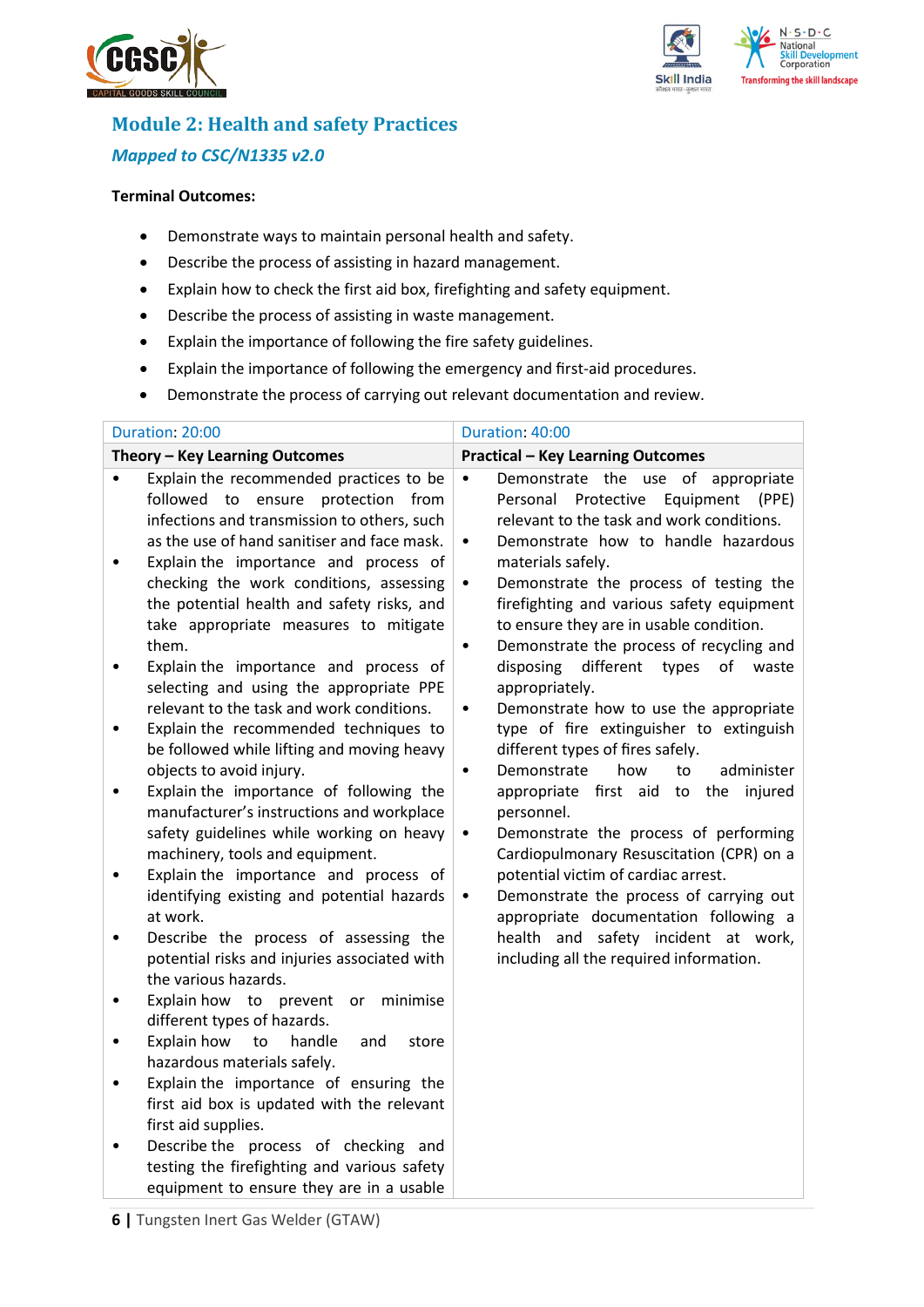





condition.

- Explain the criteria for segregating waste into appropriate categories.
- Describe the appropriate methods for recycling recyclable waste.
- Describe the process of disposing of the non-recyclable waste safely and the applicable regulations.
- Explain the use of different types of fire extinguishers to extinguish different types of fires.
- State the recommended practices to be followed for a safe rescue during a fire emergency.
- Explain how to request assistance from the fire department to extinguish a serious fire.
- Explain the appropriate practices to be followed during workplace emergencies to ensure safety and minimise loss to organisational property.
- State the common health and safety hazards present in a work environment, associated risks, and how to mitigate them.
- State the safe working practices to be followed while working at various hazardous sites and using electrical equipment.
- Explain the importance of ensuring easy access to firefighting and safety equipment.
- Explain the appropriate preventative and remedial actions to be taken in the case of exposure to toxic materials, such as poisonous chemicals and gases.
- Explain various causes of fire in different work environments and the recommended precautions to be taken to prevent fire accidents.
- Describe different methods of extinguishing fire.
- List different materials used for extinguishing fire.
- Explain the applicable rescue techniques to be followed during a fire emergency.
- Explain the importance of placing safety signs and instructions at strategic locations in a workplace and following them.
- Explain different types of first aid treatment to be provided for different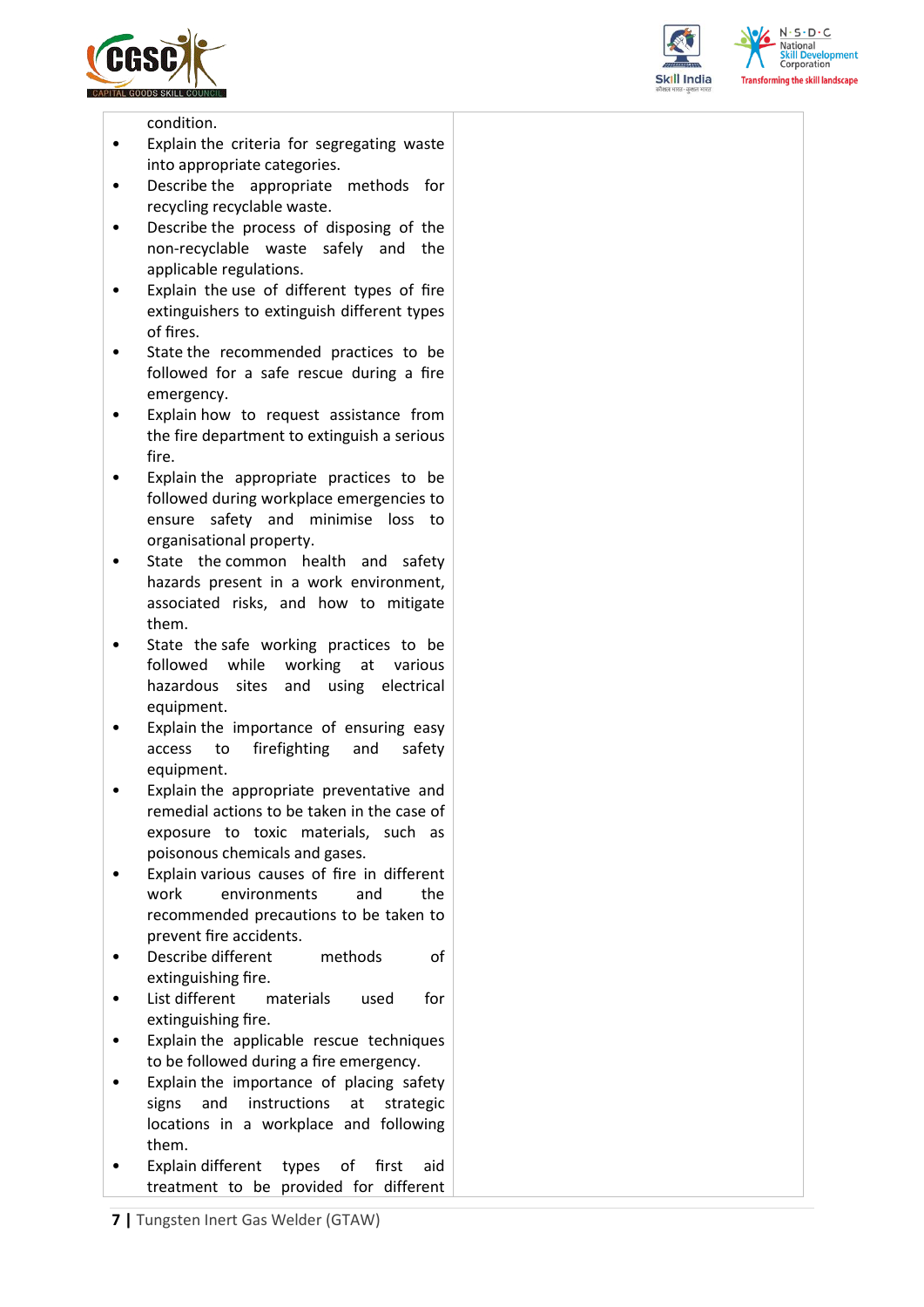





types of injuries.

- State the potential injuries associated with incorrect manual handling.
- Explain how to move an injured person safely.
- State various hazards associated with the use of various machinery, tools, implements, equipment and materials.
- Explain the importance of ensuring no obstruction and free access to fire exits.
- Explain how to free a person from electrocution safely.
- Explain how to administer appropriate first aid to an injured person.
- Explain how to perform Cardiopulmonary Resuscitation (CPR).
- Explain the importance of coordinating with the emergency services to request urgent medical assistance for persons requiring professional medical attention or hospitalisation.
- State the appropriate documentation to be carried out following a health and safety incident at work, and the relevant information to be included.
- Explain the importance and process of reviewing the health and safety conditions at work regularly or following an incident.
- Explain the importance and process of implementing appropriate changes to improve the health and safety conditions at work.

#### **Classroom Aids**

Computer, Projection Equipment, PowerPoint Presentation and Software, Facilitator's Guide, Participant's Handbook.

#### **Tools, Equipment and Other Requirements**

Personal Protective Equipment, Cleaning Equipment and Materials, Sanitizer, Soap, Mask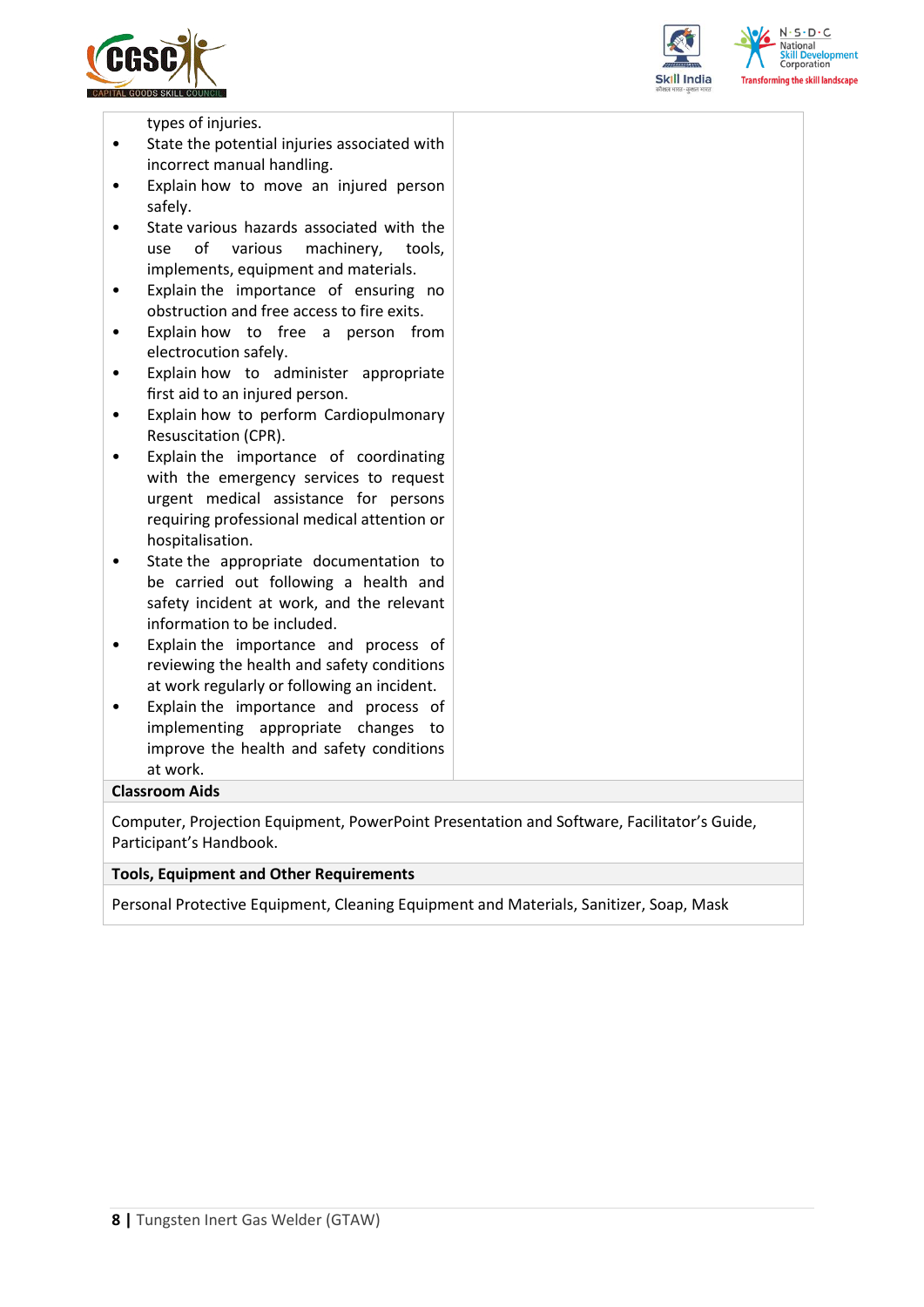



## **Module 3: Process of coordinating with co-workers to achieve work efficiency**

## *Mapped to CSC/N1336 v2.0*

#### **Terminal Outcomes:**

- Demonstrate ways to work and communicate effectively with co-workers.
- Discuss ways to promote diversity and inclusion at the workplace.

|             | Duration: 20:00                                                                                                                                                                                                                                                                                                                                                                                                                      | Duration: 30:00                                                                                                                                                                                                                                                                                              |
|-------------|--------------------------------------------------------------------------------------------------------------------------------------------------------------------------------------------------------------------------------------------------------------------------------------------------------------------------------------------------------------------------------------------------------------------------------------|--------------------------------------------------------------------------------------------------------------------------------------------------------------------------------------------------------------------------------------------------------------------------------------------------------------|
|             | Theory - Key Learning Outcomes                                                                                                                                                                                                                                                                                                                                                                                                       | <b>Practical - Key Learning Outcomes</b>                                                                                                                                                                                                                                                                     |
|             | Explain the importance and process of<br>effective communication in the workplace.<br>to<br>effective<br>Explain the<br>barriers<br>communication and how to overcome<br>them.                                                                                                                                                                                                                                                       | Demonstrate the process of preparing the<br>$\bullet$<br>relevant documents and reports as per the<br>instructions,<br>providing<br>supervisor's<br>information<br>appropriate<br>clearly<br>and<br>systematically.                                                                                          |
| ٠<br>٠<br>٠ | Explain the importance of teamwork in an<br>organisation's and individual's success.<br>Explain the importance of active listening<br>in the work environment.<br>State the appropriate techniques to be<br>followed for active listening.<br>Explain the importance of tone and pitch                                                                                                                                               | Demonstrate how to mentor and assist<br>$\bullet$<br>subordinates in the execution of their<br>work responsibilities.<br>Demonstrate the process of using various<br>٠<br>resources efficiently to ensure maximum<br>utilisation and minimum wastage.<br>Demonstrate how to communicate clearly<br>$\bullet$ |
|             | ineffective communication.<br>Explain the importance of avoiding casual<br>expletives and unpleasant terms while<br>communicating professional circles.<br>Explain the importance of maintaining<br>discipline and ethical behaviour at work.<br>State the<br>for<br>common<br>reasons<br>interpersonal conflict and how to resolve<br>them.<br>Explain the importance of developing<br>effective<br>working<br>relationships<br>for | politely<br>to<br>ensure<br>effective<br>and<br>communication with co-workers.<br>Demonstrate appropriate verbal and non-<br>$\bullet$<br>verbal communication that is respectful of<br>genders and disability.                                                                                              |
| ٠           | professional success.<br>Describe the process of expressing and<br>addressing grievances appropriately and<br>effectively.                                                                                                                                                                                                                                                                                                           |                                                                                                                                                                                                                                                                                                              |
|             | Explain the importance and process of<br>planning daily tasks to ensure their timely<br>completion and efficient use of time.                                                                                                                                                                                                                                                                                                        |                                                                                                                                                                                                                                                                                                              |
|             | Explain the importance of adhering to the<br>limits of authority at work.                                                                                                                                                                                                                                                                                                                                                            |                                                                                                                                                                                                                                                                                                              |
|             | Explain the importance of following the<br>applicable<br>quality<br>standards<br>and<br>timescales at work.<br>Explain the importance of coordinating<br>with co-workers to achieve the work                                                                                                                                                                                                                                         |                                                                                                                                                                                                                                                                                                              |
|             | objectives efficiently.<br>Explain the<br>relevant<br>documentation<br>requirements.                                                                                                                                                                                                                                                                                                                                                 |                                                                                                                                                                                                                                                                                                              |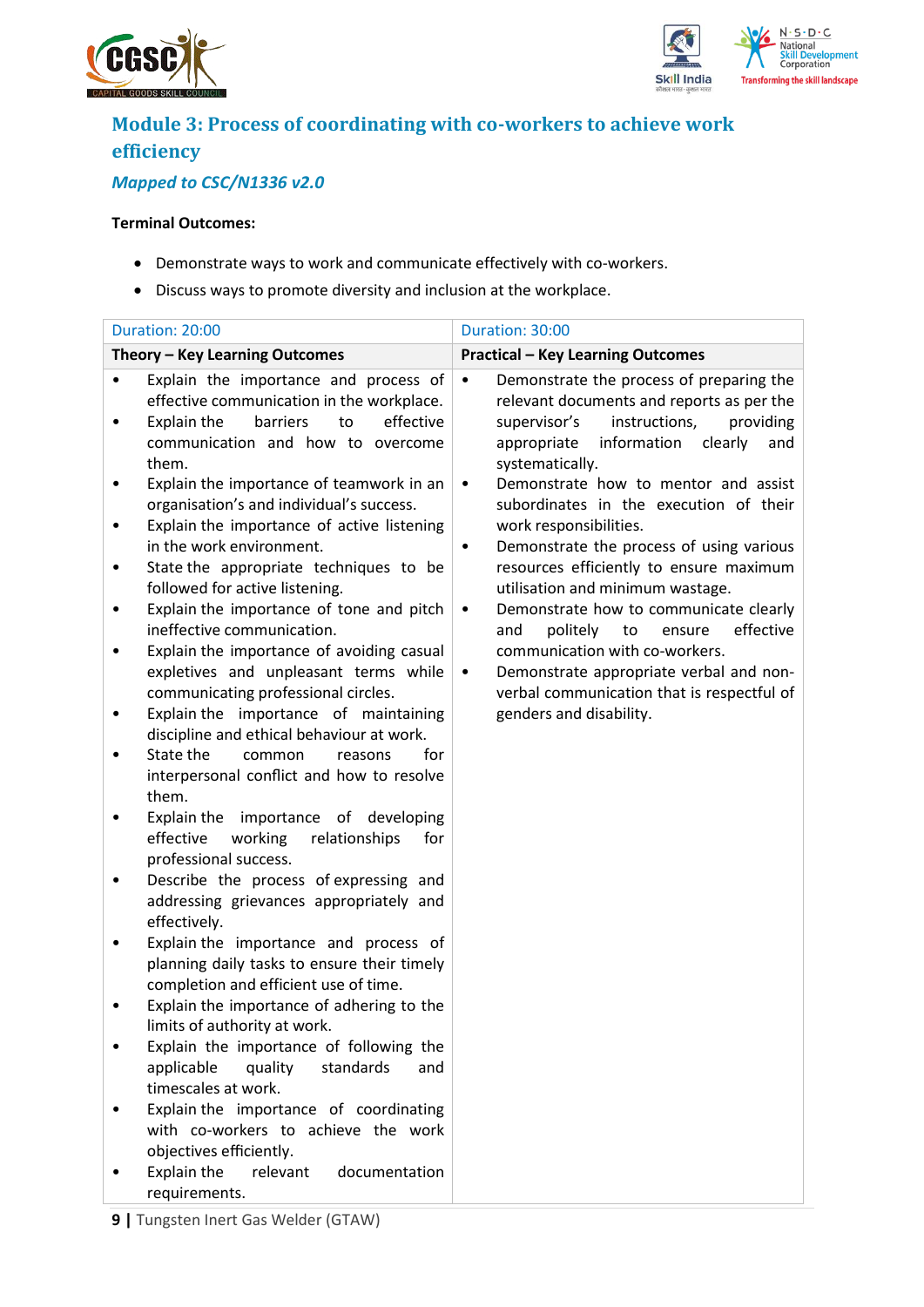



| Explain the importance of providing<br>٠<br>appropriate information clearly<br>and<br>systematically in work documents.<br>State the escalation matrix to be followed<br>to deal with out of authority tasks and<br>concerns.<br>Explain the importance and process of<br>mentoring and assisting subordinates in<br>execution<br>of<br>their<br>the<br>work<br>responsibilities.<br>Explain how to identify<br>possible<br>disruptions to work prevent them.<br>Explain how to use various resources |  |  |  |  |
|-------------------------------------------------------------------------------------------------------------------------------------------------------------------------------------------------------------------------------------------------------------------------------------------------------------------------------------------------------------------------------------------------------------------------------------------------------------------------------------------------------|--|--|--|--|
|                                                                                                                                                                                                                                                                                                                                                                                                                                                                                                       |  |  |  |  |
| efficiently to ensure maximum utilisation<br>and minimum wastage.                                                                                                                                                                                                                                                                                                                                                                                                                                     |  |  |  |  |
| Explain the recommended practices to be<br>followed at work to avoid and resolve<br>conflicts at work.                                                                                                                                                                                                                                                                                                                                                                                                |  |  |  |  |
| Explain the importance and process of<br>٠<br>efficient and timely dissemination of<br>information to the authorised personnel.                                                                                                                                                                                                                                                                                                                                                                       |  |  |  |  |
| the<br>procedure<br>Explain<br>to<br>report<br>inappropriate behaviour e.g., harassment.                                                                                                                                                                                                                                                                                                                                                                                                              |  |  |  |  |
| <b>Classroom Aids:</b>                                                                                                                                                                                                                                                                                                                                                                                                                                                                                |  |  |  |  |
| Training Kit (Trainer Guide, Presentations). Whiteboard, Marker, Projector, Laptop                                                                                                                                                                                                                                                                                                                                                                                                                    |  |  |  |  |
| <b>Tools, Equipment and Other Requirements</b>                                                                                                                                                                                                                                                                                                                                                                                                                                                        |  |  |  |  |
|                                                                                                                                                                                                                                                                                                                                                                                                                                                                                                       |  |  |  |  |

NA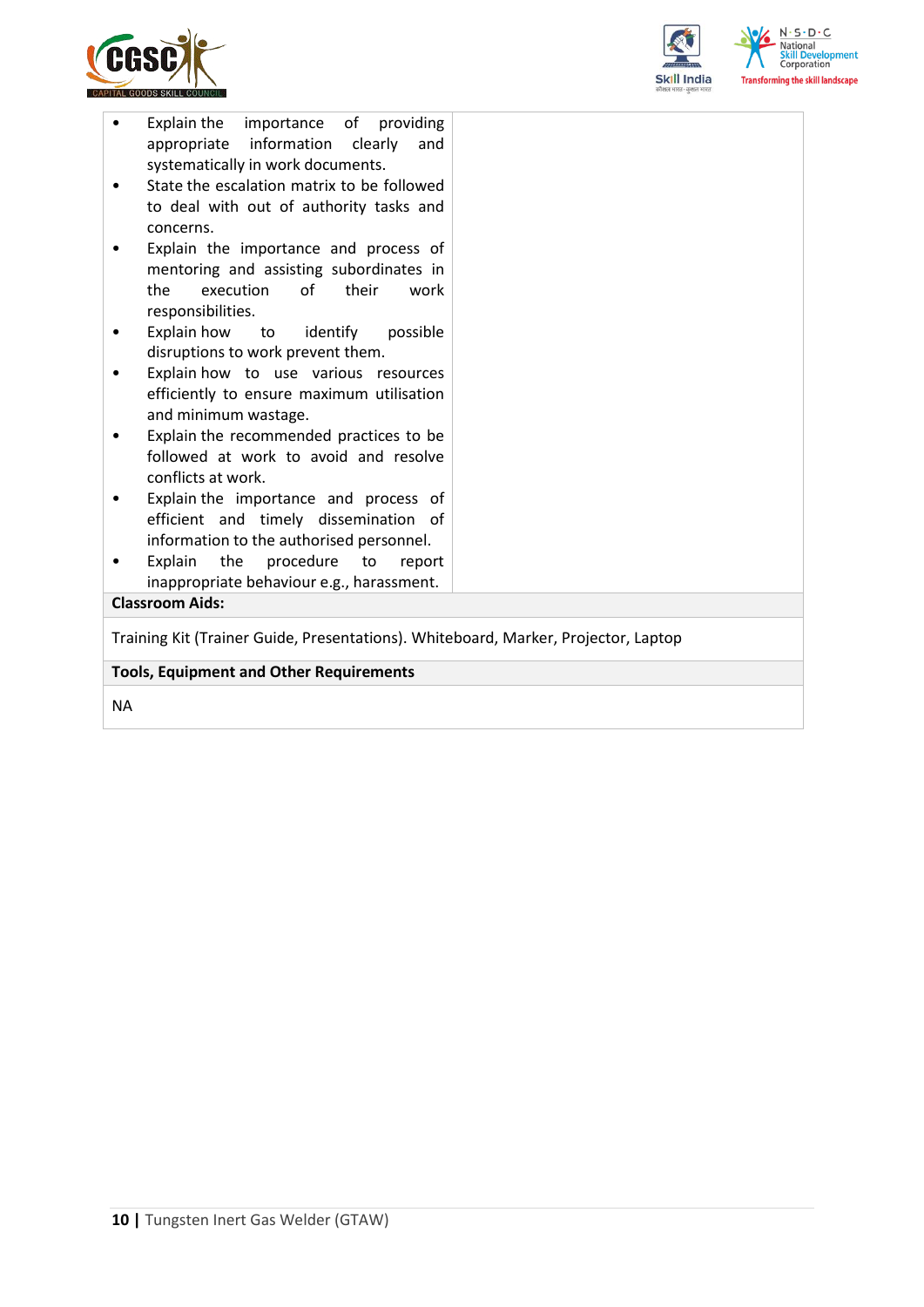



### **Module 4: Perform Tungsten Inert Gas Welding (TIG) process**

### *Mapped to CSC/N0212, v2.0*

#### **Terminal Outcomes:**

- Perform the steps to carry out preparatory activities such as lifting of workpiece, inspection of tools and equipment, selection of workpiece etc.
- Demonstrate the process of TIG welding.
- Perform the steps to carry out post-welding activities.

|   | Duration: 72:00                                                                         | <b>Duration: 290:00</b>                                                                              |
|---|-----------------------------------------------------------------------------------------|------------------------------------------------------------------------------------------------------|
|   | Theory - Key Learning Outcomes                                                          | <b>Practical - Key Learning Outcomes</b>                                                             |
|   | Discuss basic principle of welding process.<br>Describe basic process of TIG welding.   | Read the drawing, WPS and job orders for<br>$\bullet$<br>identifying work requirements.              |
| ٠ | Describe different types of welds and                                                   | Apply appropriate ways of checking the<br>$\bullet$                                                  |
|   | welding joints.                                                                         | input material, tools and equipment for                                                              |
|   | Describe different welding positions.<br>Discuss the information derived from the       | defects before use.<br>Demonstrate the<br>standard<br>operating<br>$\bullet$                         |
|   | orders,<br>Welding<br>Procedure<br>job                                                  | procedure to use tools, equipment and                                                                |
|   | Specification (WPS) and<br>engineering                                                  | measuring instruments required during                                                                |
|   | drawings and instructions received from                                                 | job.                                                                                                 |
|   | supervisor.<br>List<br>measuring<br>tools,<br>instruments,                              | Show how to prepare the work area for<br>$\bullet$<br>welding activities.                            |
|   | equipment, accessories, consumables and                                                 | Show how to prepare the materials and<br>٠                                                           |
|   | input material required during TIG welding                                              | joint for welding process.                                                                           |
|   | work.                                                                                   | Show how to set the TIG welding<br>$\bullet$                                                         |
|   | Explain the selection criteria of tools,<br>equipment, accessories, consumables,        | apparatus and its parameters as per the<br>work instructions.                                        |
|   | measuring instruments and input material                                                | Show how to set pre-purge with shielding<br>$\bullet$                                                |
|   | for the TIG welding work.                                                               | gas.                                                                                                 |
|   | Discuss the organisational process of                                                   | Demonstrate the procedure of installing<br>$\bullet$                                                 |
|   | collecting and arranging tools, equipment,<br>consumables,<br>accessories,<br>measuring | the work pieces and fixture on the<br>apparatus<br>aligning<br>the<br>and<br>with                    |
|   | instruments and input material from the                                                 | electrodes.                                                                                          |
|   | store.                                                                                  | Apply appropriate ways to<br>prepare<br>$\bullet$                                                    |
|   | Discuss the need of adequate supply of                                                  | tungsten electrode and sharpen its tip into                                                          |
|   | components and consumables<br>during<br>welding.                                        | desired shape.<br>Demonstrate organisational procedure of<br>$\bullet$                               |
|   | Summarise the steps to be performed for                                                 | verifying set up by running test weld                                                                |
|   | checking the input material, tools and                                                  | specimen.                                                                                            |
|   | equipment before use.                                                                   | Demonstrate<br>organizational<br>specified<br>$\bullet$<br>procedure of starting TIG welding machine |
|   | Describe pre-purge and post-purge.<br>Elaborate importance and application of           | and performing TIG welding process in all                                                            |
|   | back purging.                                                                           | positions for producing different type of                                                            |
|   | Describe purpose and importance of pre-                                                 | joints.                                                                                              |
|   | heating and post-heating of workpiece.                                                  | Show how to maintain correct angle of<br>$\bullet$                                                   |
|   | Explain methods to achieve pre-heat and<br>post heat requirements.                      | torch, travel speed, direction of weld and<br>feed as per requirement during the                     |
|   | Discuss the importance of maintaining                                                   | welding operation.                                                                                   |
|   | welding parameters as per the Work                                                      | Read the measurement<br>gauges<br>and<br>٠                                                           |
|   | Instructions (WI) and their impact on                                                   | monitor the<br>process<br>parameters<br>to                                                           |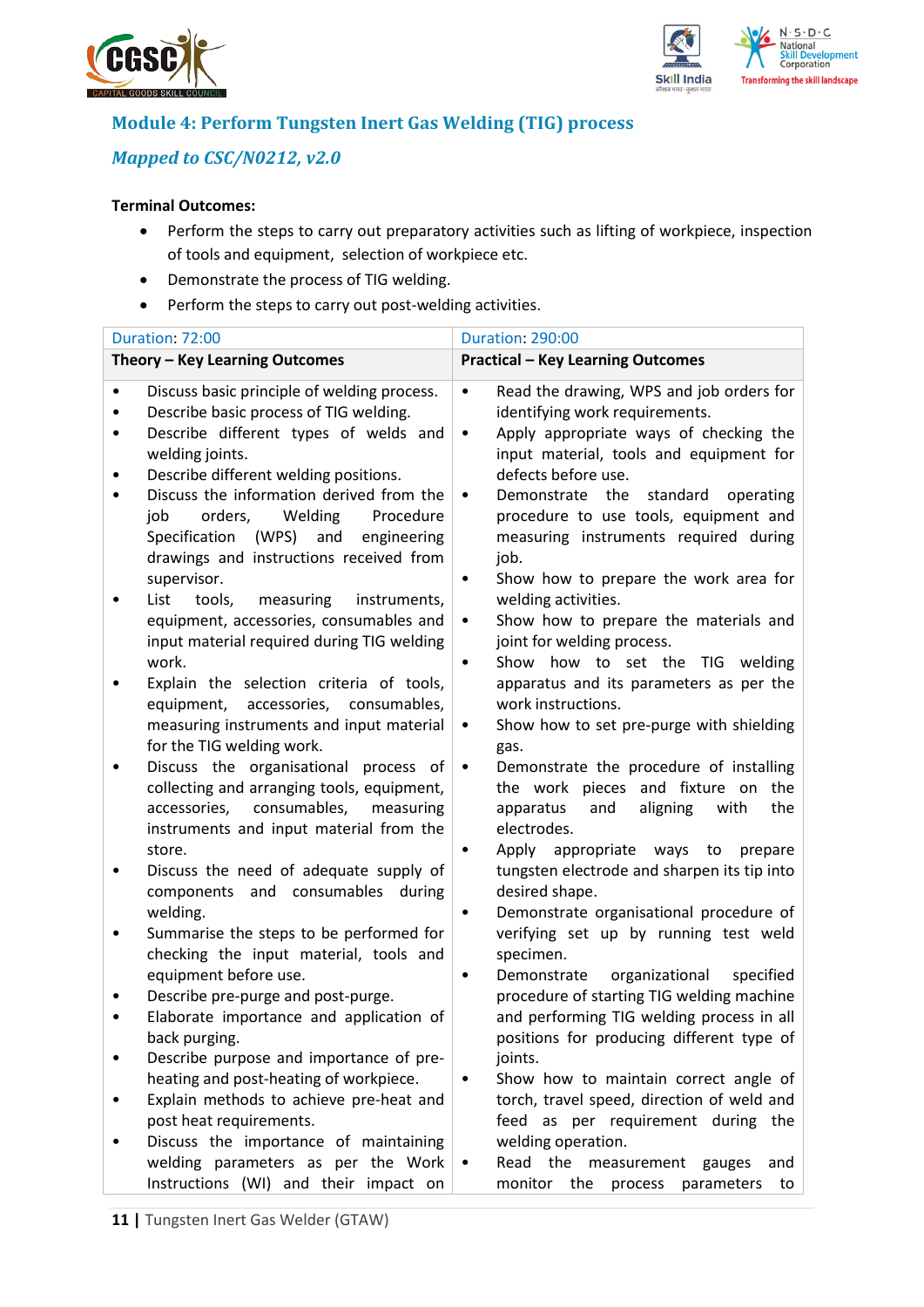





quality and quantity of output product.

- List the steps to be performed for TIG welding process.
- Describe various TIG welding operations to produce different joints on different forms of metal.
- Describe methods to produce the various joints i.e. with filler wire and without filler wire.
- Discuss the importance of monitoring process parameters and machine operations during the welding and correcting them as per the requirements.
- Discuss post welding processes like inspection, cleaning, maintenance etc.
- Explain methods of inspecting the quality of welded workpieces.
- List the commonly occurring defects and their remedies in the welded workpieces.
- Describe various testing techniques like visual, destructive and non-destructive.
- Discuss the process of segregating, tagging and storing of damaged and ok workpieces as per organisational guidelines.
- List different methods for disposing off waste material and scrap.
- Discuss the necessary precautions to avoid any hazard and accident during welding activities.
- maintain the quality standards.
- Demonstrate procedure of producing the various joints by both the methods i.e. with filler wire and without filler wire
- Employ appropriate ways of measuring and comparing welded piece dimensions with the specified dimensions in the job orders.
- Show how to shut down the welding equipment and remove the workpiece after completion of welding activities.
- Demonstrate appropriate inspection method to check the quality of welded workpieces.
- Employ appropriate testing methods like destructive and non-destructive tests for checking the quality of welded workpiece.
- Demonstrate procedure to segregate, tag and store welded pieces as per organisational guidelines.
- Demonstrate organisational procedure of cleaning and storing all the tools, machine and equipment after completion of work.
- Employ appropriate ways for checking the machine operations for any defects in the component.
- Show how to dispose waste as per organisational guidelines.
- Perform steps to report to the supervisor about any problems faced or anticipated during the complete process.

#### **Classroom Aids:**

Whiteboard, marker pen, projector

#### **Tools, Equipment and Other Requirements**

- Basic tool box, Work bench with vice
- Hammer, Chisel set, Centre punch 9mm x 127mm, Dividers 20 cm, Wire brush 15 cm x 3.7 mm, Spark lighter, Number punch 6 mm and letter punch 6 mm, Scriber 15 cm, Tongs holding
- Steel rule, Screw driver set, Hacksaw frame adjustable 30 cm, Magnifying glass 15 cm, Weld measuring gauge fillet and butt, file set, Steel tape 182 cm flexible in case, Try square
- Rubber hose clips, Spindle key (for opening cylinder valve), Pressure regulator oxygen double stage, Pressure regulator acetylene regulator, Tip cleaner, Outfit spanner
- Power hacksaw, Portable grinder
- Power source, TIG welding set
- Dye penetrant test kit, Ultrasonic testing kit, Magnetic particle testing kit, X-ray testing kit
- Hand book, job orders, work order, completion material requests, and Technical Reference Books.
- **Safety materials**: Fire extinguisher, welding helmet, Leather sleeves, leather safety gloves, leather aprons, safety glasses with side shields, ear plug, safety shoes and first-aid kit
- **Cleaning material**: Tip cleaner, wire brush (M.S.), cleaning agents, cleaning cloth, waste container, dust pan and brush set, liquid soap, hand towel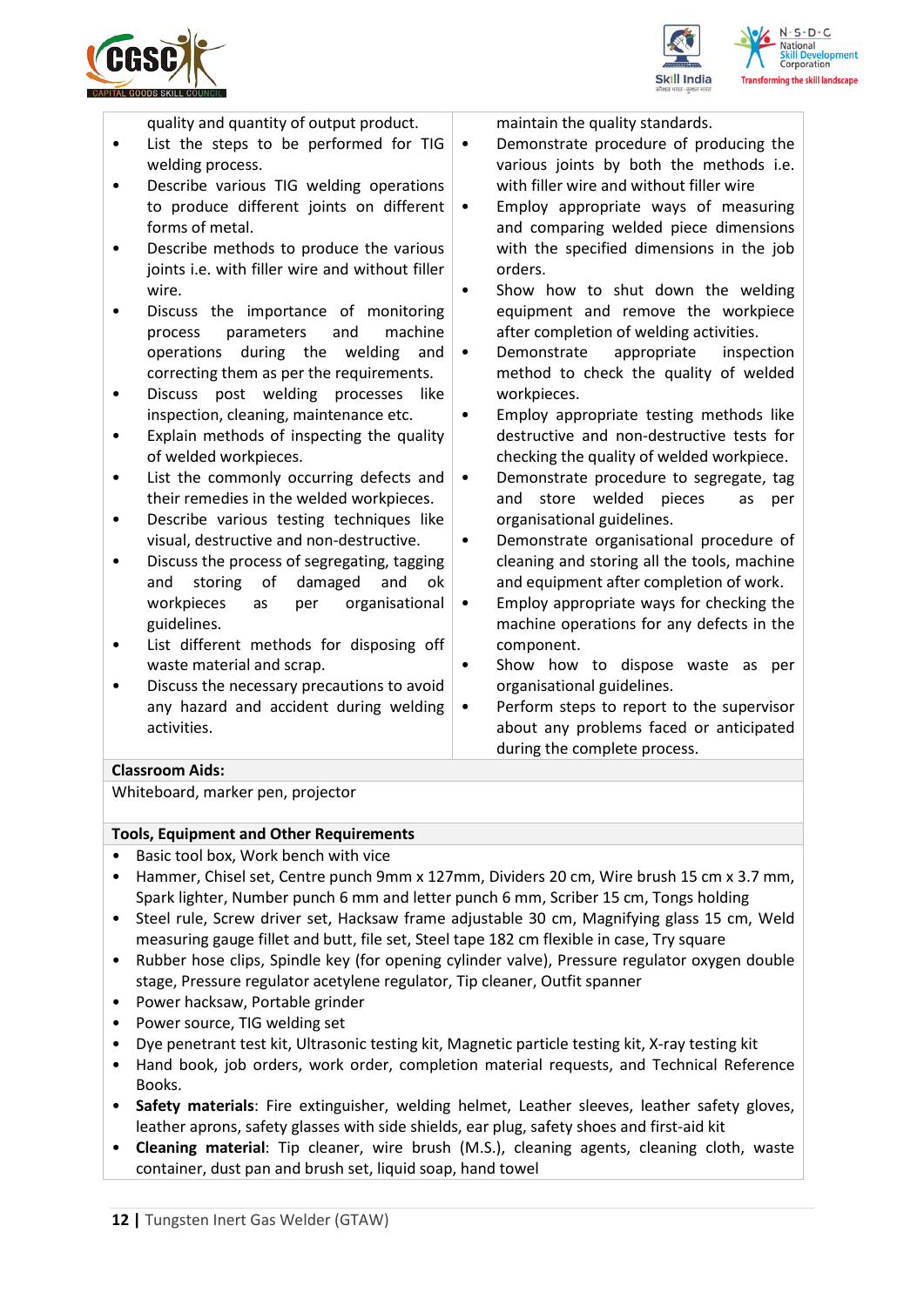



## **Annexure**

## <span id="page-12-0"></span>**Trainer Requirements**

| <b>Trainer Prerequisites</b>  |                |                                               |                       |              |                            |                |
|-------------------------------|----------------|-----------------------------------------------|-----------------------|--------------|----------------------------|----------------|
| <b>Minimum</b><br>Educational | Specialization | <b>Relevant Industry</b><br><b>Experience</b> |                       |              | <b>Training Experience</b> | <b>Remarks</b> |
| Qualification                 |                | Years                                         | <b>Specialization</b> | <b>Years</b> | <b>Specialization</b>      |                |
| Diploma                       | Mechanical     | 4                                             | Welding               | 1            | Welding                    | <b>NA</b>      |
| B.E/B.Tech                    | Mechanical     | 3                                             | Welding               | 1            | Welding                    | <b>NA</b>      |

| <b>Trainer Certification</b>                  |                                |  |  |
|-----------------------------------------------|--------------------------------|--|--|
| <b>Domain Certification</b>                   | <b>Platform Certification</b>  |  |  |
| "Tungsten Inert Gas Welder (GTAW), CSC/Q0212, | "Trainer, MEP/Q2601 v1.0"      |  |  |
| version 2.0".                                 | Minimum accepted score is 80%. |  |  |
| Minimum accepted score is 80%.                |                                |  |  |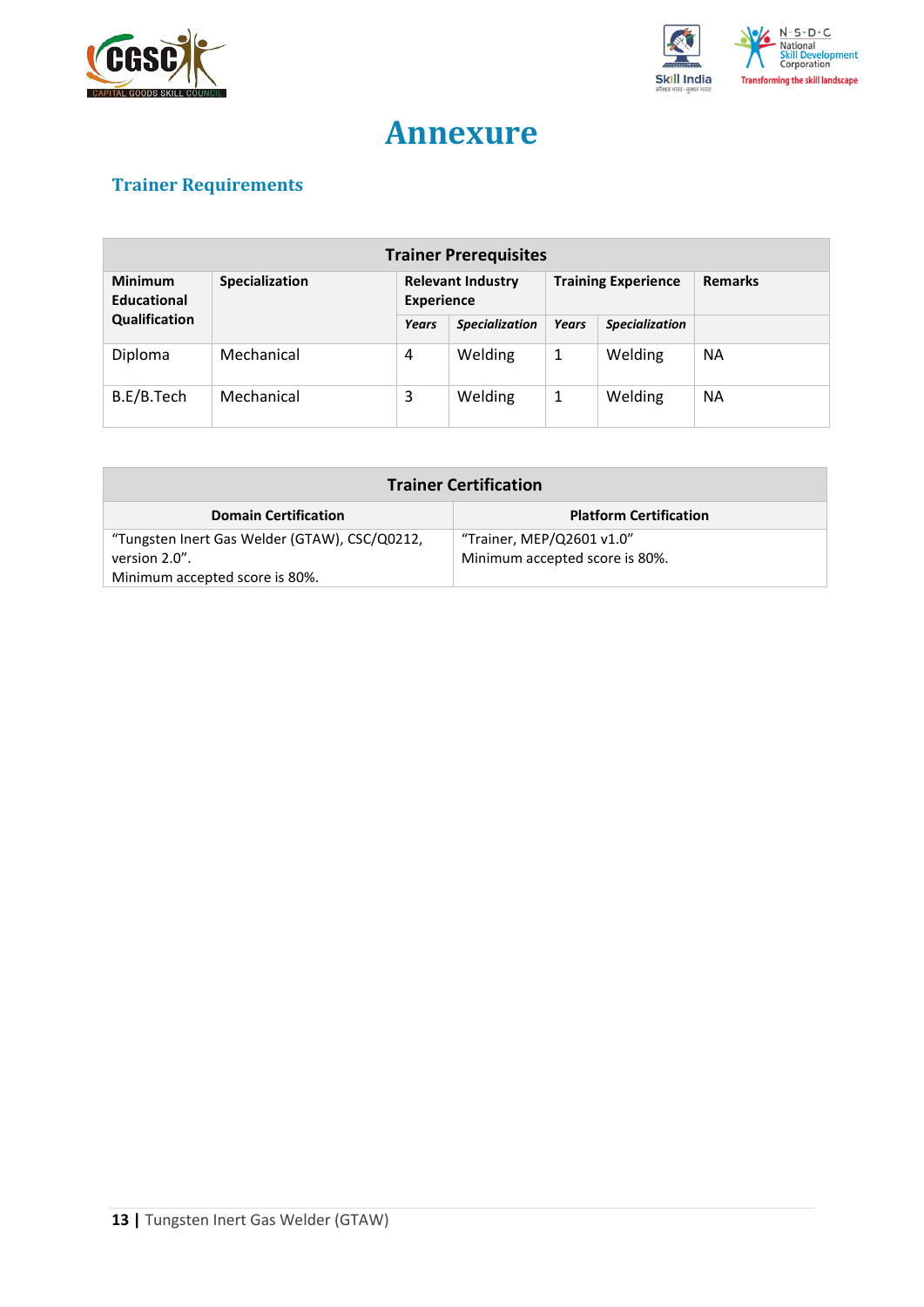

*`*

<span id="page-13-0"></span>



| <b>Assessor Prerequisites</b>        |                |                                               |                       |                   |                            |                |
|--------------------------------------|----------------|-----------------------------------------------|-----------------------|-------------------|----------------------------|----------------|
| <b>Minimum</b><br><b>Educational</b> | Specialization | <b>Relevant Industry</b><br><b>Experience</b> |                       | <b>Experience</b> | <b>Training/Assessment</b> | <b>Remarks</b> |
| Qualification                        |                | Years                                         | <b>Specialization</b> | Years             | <b>Specialization</b>      |                |
| Diploma                              | Mechanical     | 4                                             | Welding               | 1                 | Welding                    | <b>NA</b>      |
| B.E/B.Tech                           | Mechanical     | 3                                             | Welding               | 1                 | Welding                    | <b>NA</b>      |

| <b>Assessor Certification</b>                 |                                |  |  |  |
|-----------------------------------------------|--------------------------------|--|--|--|
| <b>Domain Certification</b>                   | <b>Platform Certification</b>  |  |  |  |
| "Tungsten Inert Gas Welder (GTAW), CSC/Q0212, | "Assessor; MEP/Q2701 v1.0"     |  |  |  |
| version 2.0".                                 | Minimum accepted score is 80%. |  |  |  |
| Minimum accepted score is 80%.                |                                |  |  |  |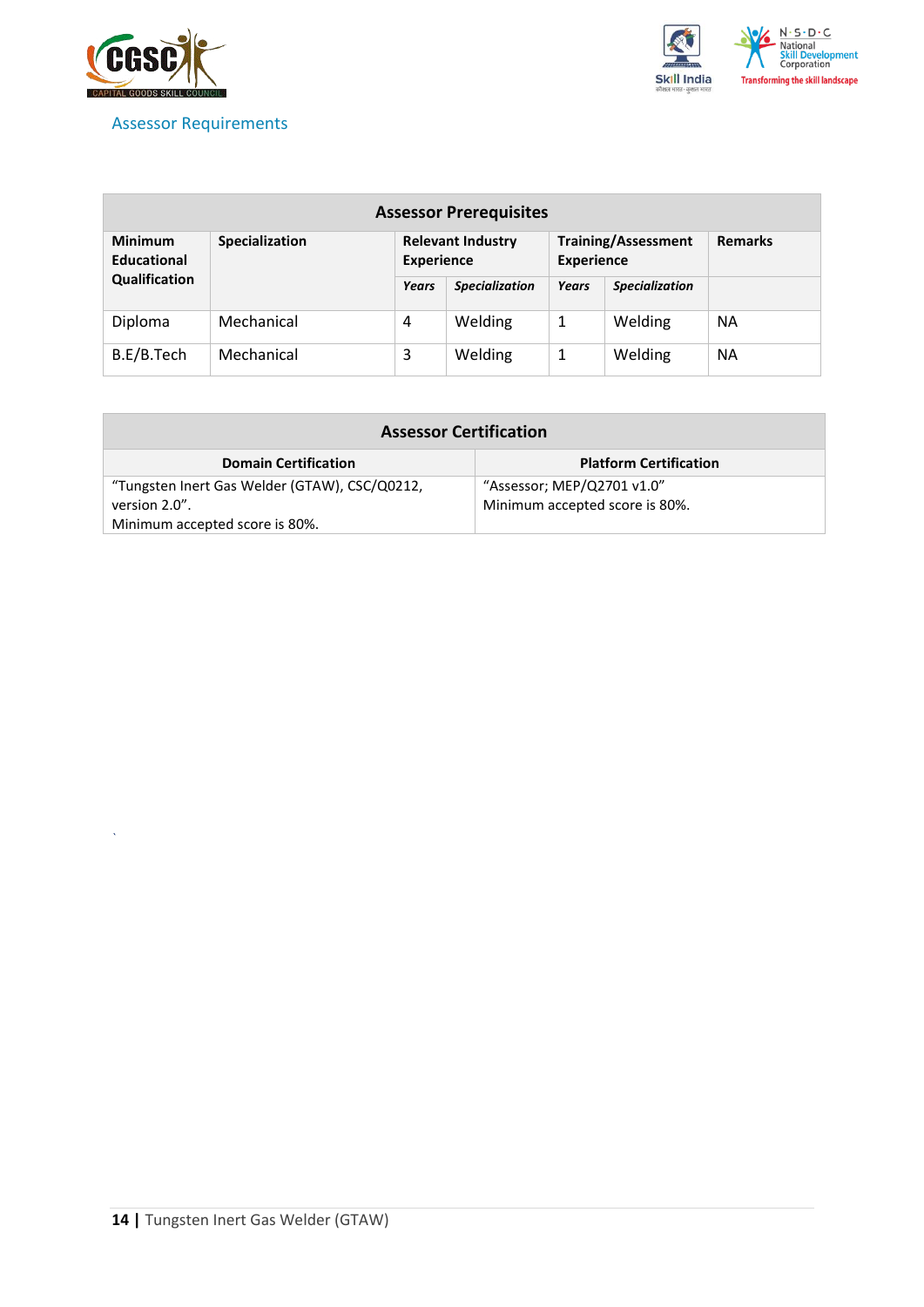



#### <span id="page-14-0"></span>**Assessment Strategy**

- 1. Assessment System Overview:
	- Batches assigned to the assessment agencies for conducting the assessment on SDMS/SIP or email
	- Assessment agencies send the assessment confirmation to VTP/TC looping SSC
	- Assessment agency deploys the ToA certified Assessor for executing the assessment
	- SSC monitors the assessment process & records
- 2. Testing Environment:
	- Confirm that the centre is available at the same address as mentioned on SDMS or SIP
	- Check the duration of the training.
	- Check the Assessment Start and End time to be as 10 a.m. and 5 p.m.
	- If the batch size is more than 30, then there should be 2 Assessors.
	- Check that the allotted time to the candidates to complete Theory & Practical Assessment is correct.
	- Check the mode of assessment—Online (TAB/Computer) or Offline (OMR/PP).
	- Confirm the number of TABs on the ground are correct to execute the Assessment smoothly.
	- Check the availability of the Lab Equipment for the particular Job Role.
- 3. Assessment Quality Assurance levels / Framework:
	- Question papers created by the Subject Matter Experts (SME)
	- Question papers created by the SME verified by the other subject Matter Experts
	- Questions are mapped with NOS and PC
	- Question papers are prepared considering that level 1 to 3 are for the unskilled & semi-skilled individuals, and level 4 and above are for the skilled, supervisor & higher management
	- Assessor must be ToA certified & trainer must be ToT Certified
	- Assessment agency must follow the assessment guidelines to conduct the assessment
- 4. Types of evidence or evidence-gathering protocol:
	- Time-stamped & geotagged reporting of the assessor from assessment location
	- Centre photographs with signboards and scheme specific branding
	- Biometric or manual attendance sheet (stamped by TP) of the trainees during the training period
	- Time-stamped & geotagged assessment (Theory + Viva + Practical) photographs & videos
- 5. Method of verification or validation:
	- Surprise visit to the assessment location
	- Random audit of the batch
	- Random audit of any candidate
- 6. Method for assessment documentation, archiving, and access
	- Hard copies of the documents are stored
	- Soft copies of the documents & photographs of the assessment are uploaded / accessed from Cloud Storage
	- Soft copies of the documents & photographs of the assessment are stored in the Hard Drives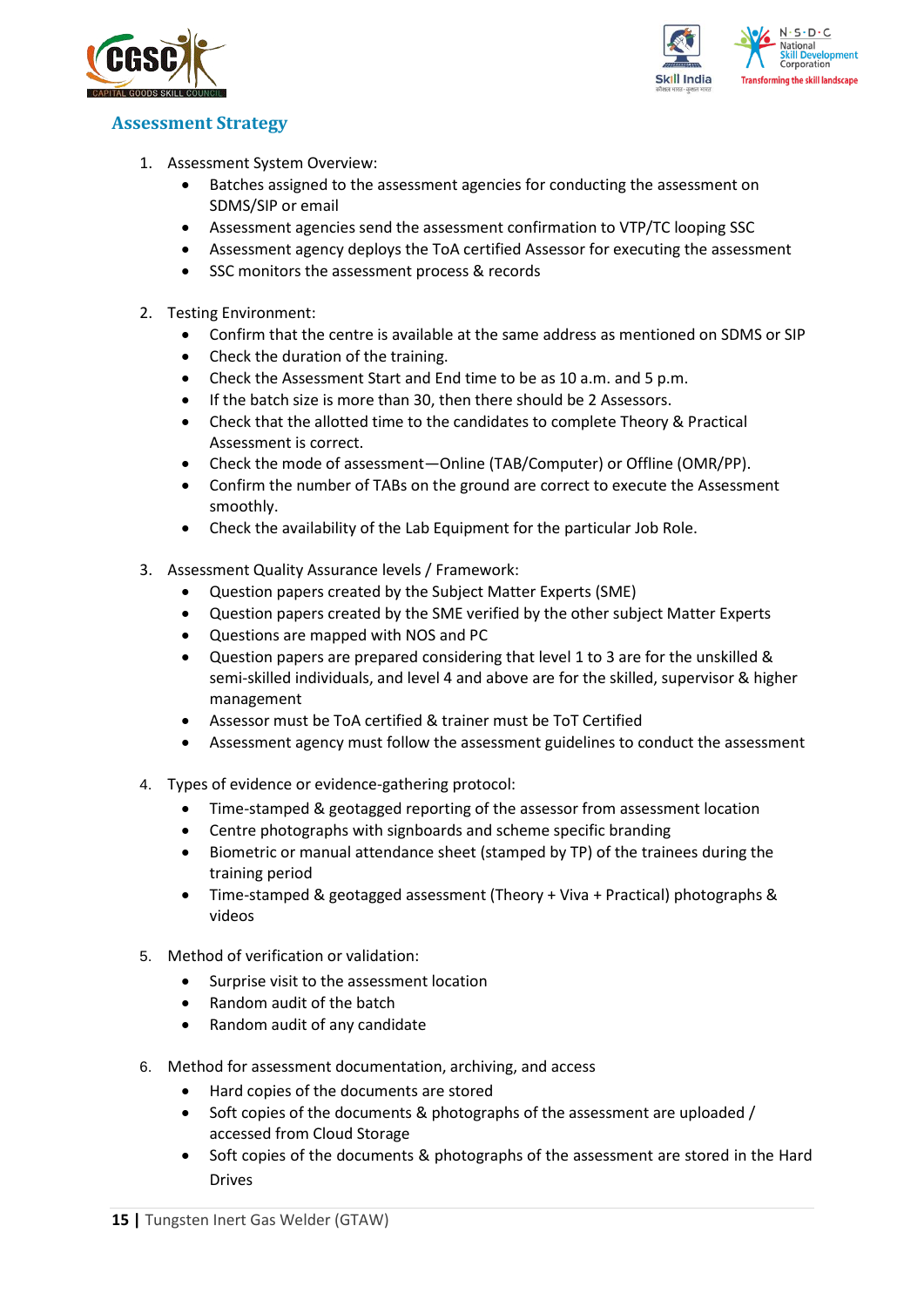

### <span id="page-15-0"></span>**References**



## <span id="page-15-1"></span>**Glossary**

| <b>Term</b>                            | <b>Description</b>                                                                                                                                                                                                                                                                                                                            |
|----------------------------------------|-----------------------------------------------------------------------------------------------------------------------------------------------------------------------------------------------------------------------------------------------------------------------------------------------------------------------------------------------|
| <b>Declarative</b><br><b>Knowledge</b> | Declarative knowledge refers to facts, concepts and principles that need to<br>be known and/or understood in order to accomplish a task or to solve a<br>problem.                                                                                                                                                                             |
| <b>Key Learning</b><br><b>Outcome</b>  | Key learning outcome is the statement of what a learner needs to know,<br>understand and be able to do in order to achieve the terminal outcomes. A<br>set of key learning outcomes will make up the training outcomes. Training<br>outcome is specified in terms of knowledge, understanding (theory) and<br>skills (practical application). |
| (M) TLO                                | On-the-job training (Mandatory); trainees are mandated to complete<br>specified hours of training on site                                                                                                                                                                                                                                     |
| OJT (R)                                | On-the-job training (Recommended); trainees are recommended the<br>specified hours of training on site                                                                                                                                                                                                                                        |
| <b>Procedural</b><br>Knowledge         | Procedural knowledge addresses how to do something, or how to perform a<br>task. It is the ability to work, or produce a tangible work output by applying<br>cognitive, affective or psychomotor skills.                                                                                                                                      |
| <b>Training Outcome</b>                | Training outcome is a statement of what a learner will know, understand<br>and be able to do upon the completion of the training.                                                                                                                                                                                                             |
| <b>Terminal Outcome</b>                | Terminal outcome is a statement of what a learner will know, understand<br>and be able to do upon the completion of a module. A set of terminal<br>outcomes help to achieve the training outcome.                                                                                                                                             |